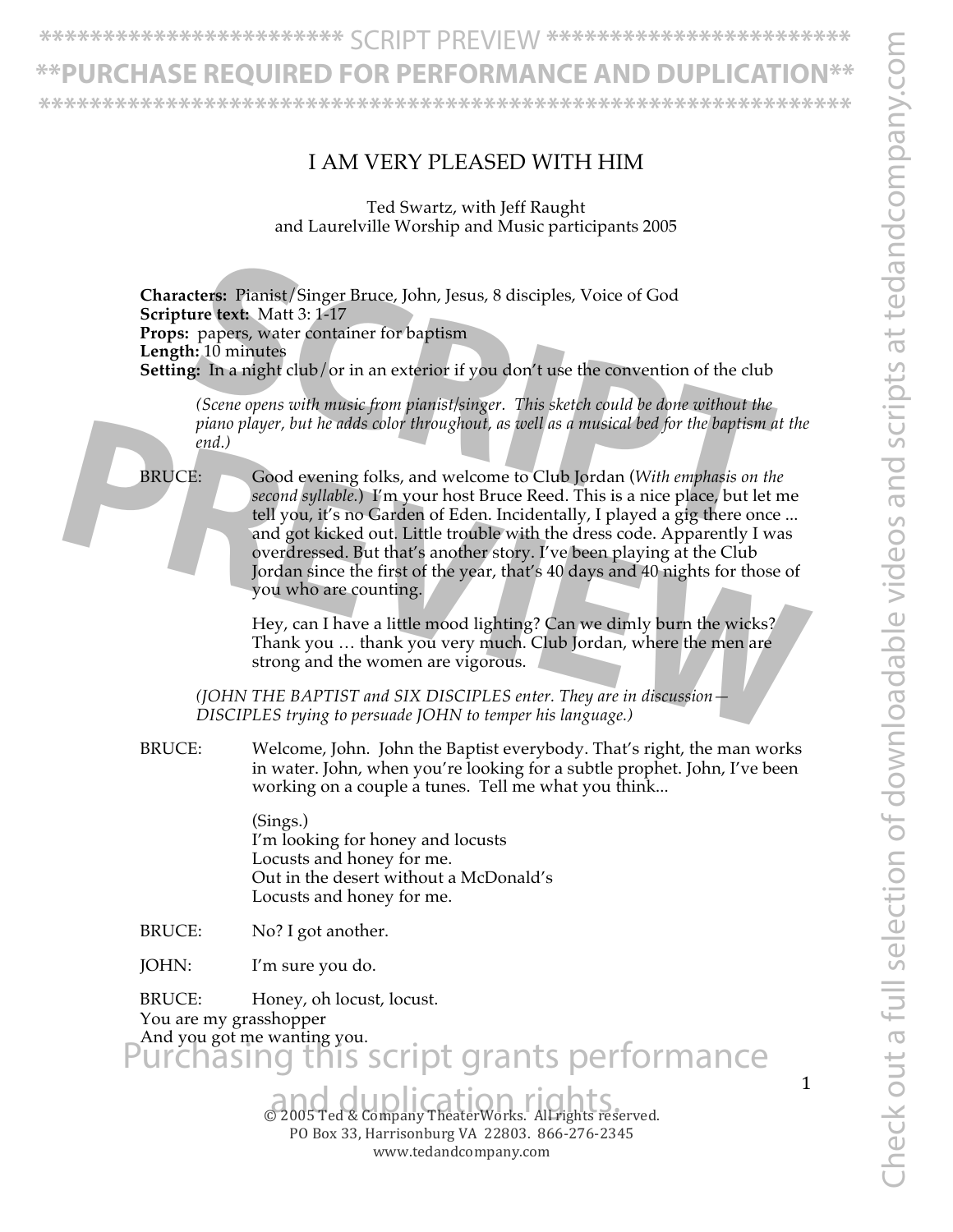Check out a full selection of downloadable videos and scripts at tedandcompany.com Theck out a full selection of downloadable videos and scripts at tedandcompany.co

**\*\*\*\*\*\*\*\*\*\*\*\*\*\*\*\*\*\*\*\*\*\*\*\*** SCRIPT PREVIEW **\*\*\*\*\*\*\*\*\*\*\*\*\*\*\*\*\*\*\*\*\*\*\*\***

#### PURCHASE REQUIRED FOR PERFORMANCE AND DUP

JOHN: Tell you what —why don't you keep— **\*\*\*\*\*\*\*\*\*\*\*\*\*\*\*\*\*\*\*\*\*\*\*\*\*\*\*\*\*\*\*\*\*\*\*\*\*\*\*\*\*\*\*\*\*\*\*\*\*\*\*\*\*\*\*\*\*\*\*\*\*\*\*\***

- BRUCE: Working on it. Will do —Honey, oh locust, locust… *(Fade.)*
- DISCIPLE 3: John, all I'm saying is the use of language is important. You just can't rave and holler.
- JOHN: I'm just speaking the truth.
- DISCIPLE 4: But you need variety, poetry, imaginative thinking. You have to sustain their attention. PLE 4: But you need variety, poetry, imaginative thinking. You have to sustain<br>their attention.<br>What?<br>PLE 3: Show us what you have for the next speech.<br>(Shows the page.) All right.<br>PLE 3: (After reading briefly) Now, see h
- JOHN: What?
- DISCIPLE 3: Show us what you have for the next speech.
- JOHN: *(Shows the page.)* All right.
- DISCIPLE 3: (*After reading briefly*) Now, see here ... "Listen up, idiots." **PREVIEW 3:** (After reading briefly) Now, see here ... "Listen up, idiots."<br> **PREVIEW 4:** Okay, but we can do better.<br> **PREVIEW 4:** Okay, but we can do better.<br> **PREVIEW 6:** What we need is a metaphor.<br> **PREVIEW 7:** A meta
	- JOHN: They are.
	- DISCIPLE 4: Okay, but we can do better.
	- DISCIPLE 6: What we need is a metaphor.
	- DISCIPLE 7: A metaphor.
	- DISCIPLE 6: Sure. *(Tries it out.)* these people are like...
	- JOHN: I'd really rather just tell it straight forward.
	- DISCIPLE 6: *(Waves him off, looking for help from the others.) .*.. are like...
	- DISCIPLE 8: Hyenas.
	- JOHN: I beg your pardon?
	- DISCIPLE 8: Hyenas. "Listen up, Hyenas."
	- DISCIPLE 4: Let's push that out.
	- DISCIPLE 3: Way out.
	- JOHN: Look...
	- DISCIPLE 7: Snakes!
	- DISCIPLE 4: Better.
	- DISCIPLE 5: But what kind of snakes?
	- DISCIPLE 7: Why does that matter?

DISCIPLE 5: Specific images. pt grants performance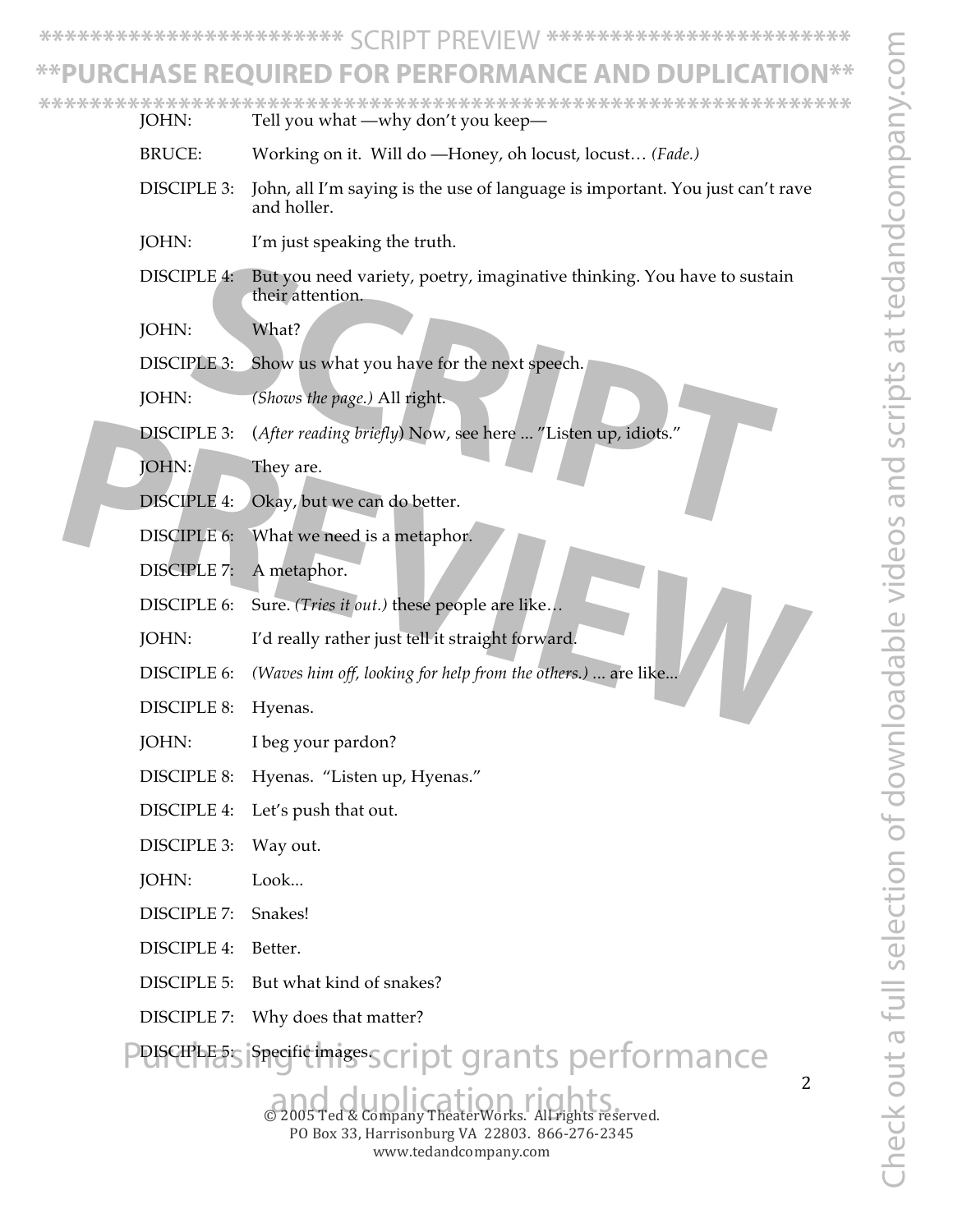#### **\*\*PURCHASE REQUIRED FOR PERFORMANCE AND DUPLICATION\*\***

**\*\*\*\*\*\*\*\*\*\*\*\*\*\*\*\*\*\*\*\*\*\*\*\*\*\*\*\*\*\*\*\*\*\*\*\*\*\*\*\*\*\*\*\*\*\*\*\*\*\*\*\*\*\*\*\*\*\*\*\*\*\*\*\***

- JOHN: It doesn't...
- DISCIPLE 6: Asps! … asps are nasty snakes.
- DISCIPLE 3: You just like to say asps.
- DISCIPLE 5: Vipers.
- ALL DISCIPLES: Yes. Oh yes.
- JOHN: So I've got "You vipers?" So I've got "You vipers?"<br>
PLE 5: No, not just you—<br>
PLE 4: A bunch!<br>
<br>
SCRIPT BE 6: Group.<br>
PLE 7: Herd.<br>
PLE 8: A gaggle.<br>
PLE 5: That's geese.
- DISCIPLE 5: No, not just you-
- DISCIPLE 4: A bunch!
- JOHN: You bunch of vipers?
- DISCIPLE 6: Group.
- DISCIPLE 7: Herd.
- DISCIPLE 8: A gaggle.
- DISCIPLE 5: That's geese.
- DISCIPLE 4: Really, I thought it was ducks.
- DISCIPLE 7: No.
- DISCIPLE 5: It's geese and you can't mix metaphors across special lines. **PRECIPLE 7:** Herd.<br> **PRECIPLE 7:** Herd.<br> **PRECIPLE 8:** A gaggle.<br> **PRECIPLE 4:** Really, I thought it was ducks<br> **PRECIPLE 7:** No.<br> **PRECIPLE 7:** No.<br> **PRECIPLE 5:** It's geese and you can't mix metaphors across special lin
	- JOHN: You gaggle of vipers.
	- DISCIPLE 5: A brood.
	- ALL: Ah, yes.
	- JOHN: So, it's you brood of vipers.
	- DISCIPLE 5: Write that down.

*(They start back into the script work.)*

*(DISCIPLES 1 and 2 enter, down stage*—*go to piano area.)*

- DISCIPLE 1: Hey listen to this—Here is my servant, whom I uphold. My chosen, in whom my soul delights; I have put my spirit upon him: he will bring forth justice to the nations.
- DISCIPLE 2: And?
- DISCIPLE 1: Don't you see? It's John.

DISCIPLE 2: What are you reading? grants performance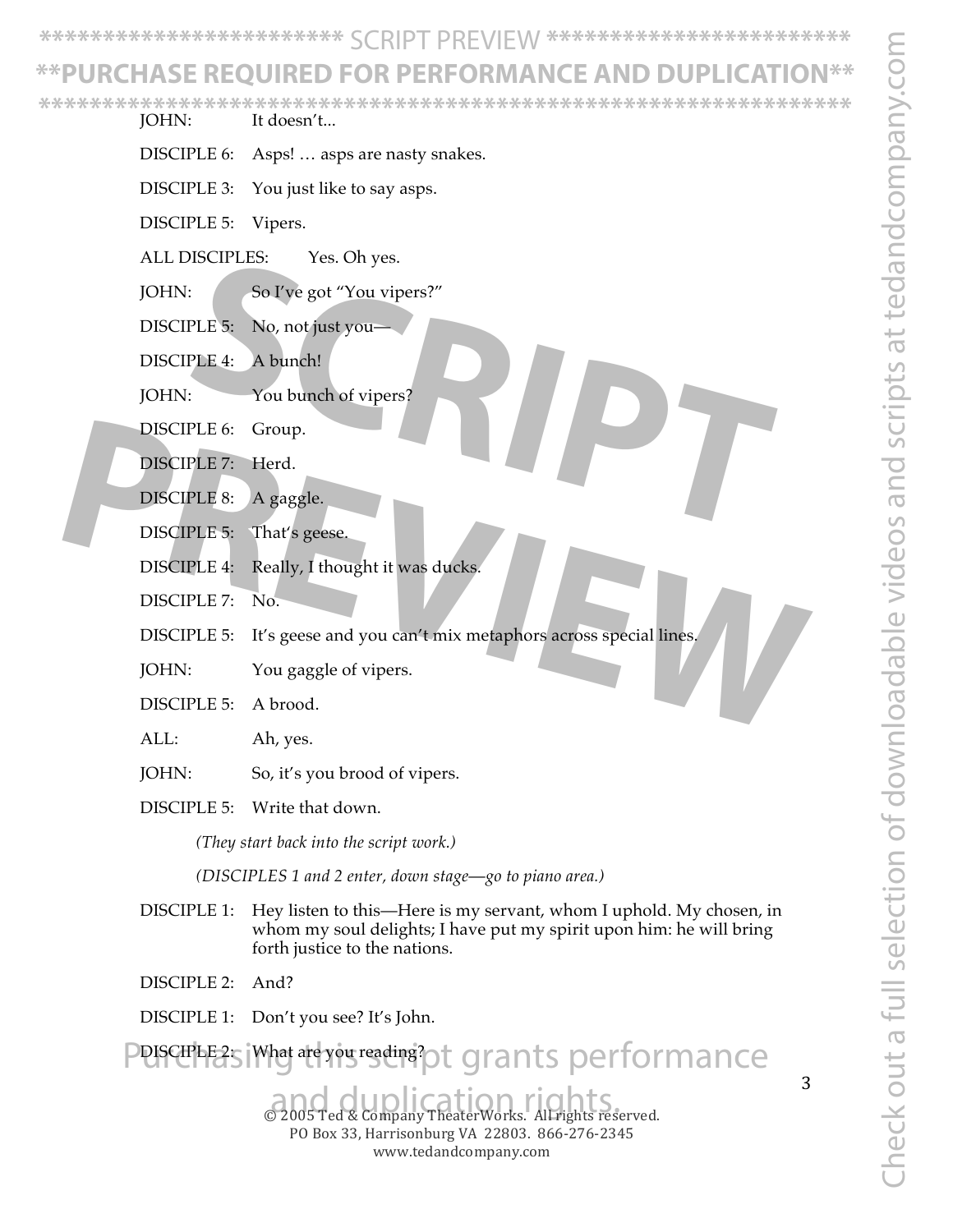#### **\*\*PURCHASE REQUIRED FOR PERFORMANCE AND DUPLICATION\*\***

**\*\*\*\*\*\*\*\*\*\*\*\*\*\*\*\*\*\*\*\*\*\*\*\*\*\*\*\*\*\*\*\*\*\*\*\*\*\*\*\*\*\*\*\*\*\*\*\*\*\*\*\*\*\*\*\*\*\*\*\*\*\*\*\***

- DISCIPLE 1: Isaiah 42.
- DISCIPLE 2: And you think it's about John?
- DISCIPLE 1: Yea!
- DISCIPLE 2: Let me see that ... *(Reads quickly under his breath*—*until he reaches the end.)* "He will not cry or lift up his voice, or make it heard in the street. A bruised reed he will not break, and a dimly burning wick he will not quench" ... oh yea, that's John.
- DISCIPLE 1: Well, I didn't read that part. About the "not hollering."
- DISCIPLE 2: Obviously … but listen to this; "He will faithfully bring forth justice. He will not grow faint or be crushed until he has established justice in the earth; and the coastlines wait for his teachings." provided reed ne will not break, and a dimly burning wick he will not<br>quench" ... oh yea, that's John.<br>PLE 1: Well, I didn't read that part. About the "not hollering."<br>PLE 2: Obviously ... but listen to this; "He will fait
- DISCIPLE 1: Now that's John. *(JOHN has been talking to a couple of others at the table.)* John!

JOHN: Yea?

DISCIPLE 1: Doesn't this sound familiar? "I am the Lord. I have called you in righteousness. I have taken you by the hand and kept you…"

*(JOHN tries to interrupt.)*

JOHN: Yes, it sounds familiar, but…

DISCIPLE 1: "I have given you as a covenant to the people, a light to the nation, to open the eyes that are blind." **PREVIEW AND PREVIEW TO A SUBSERVER CONSUMING THE SUBSERVER CONSUMING THE SUBSERVERT OF THE SUBSERVERT OF THE SUBSERVERT OF THE SUBSERVERT OF THE SUBSERVERT OF THE SUBSERVERT OF THE SUBSERVERT OF THE SUBSERVERT OF THE SUBS** 

*(JOHN now joins him.)*

- JOHN AND DISCIPLE 1: "To bring out the prisoners from the dungeon, from the prison those who sit in darkness."
- DISCIPLE 1: You know it?

JOHN: Of course.

DISCIPLE 1: This could be you.

- JOHN: You haven't been listening, have you?
- DISCIPLE 2: Okay if not you. Who?

*(JESUS enters.)*

- JESUS: Hello John.
- JOHN: Jesus.

*(Does a little involuntary jump.)* woluntary jump.) pt grants performance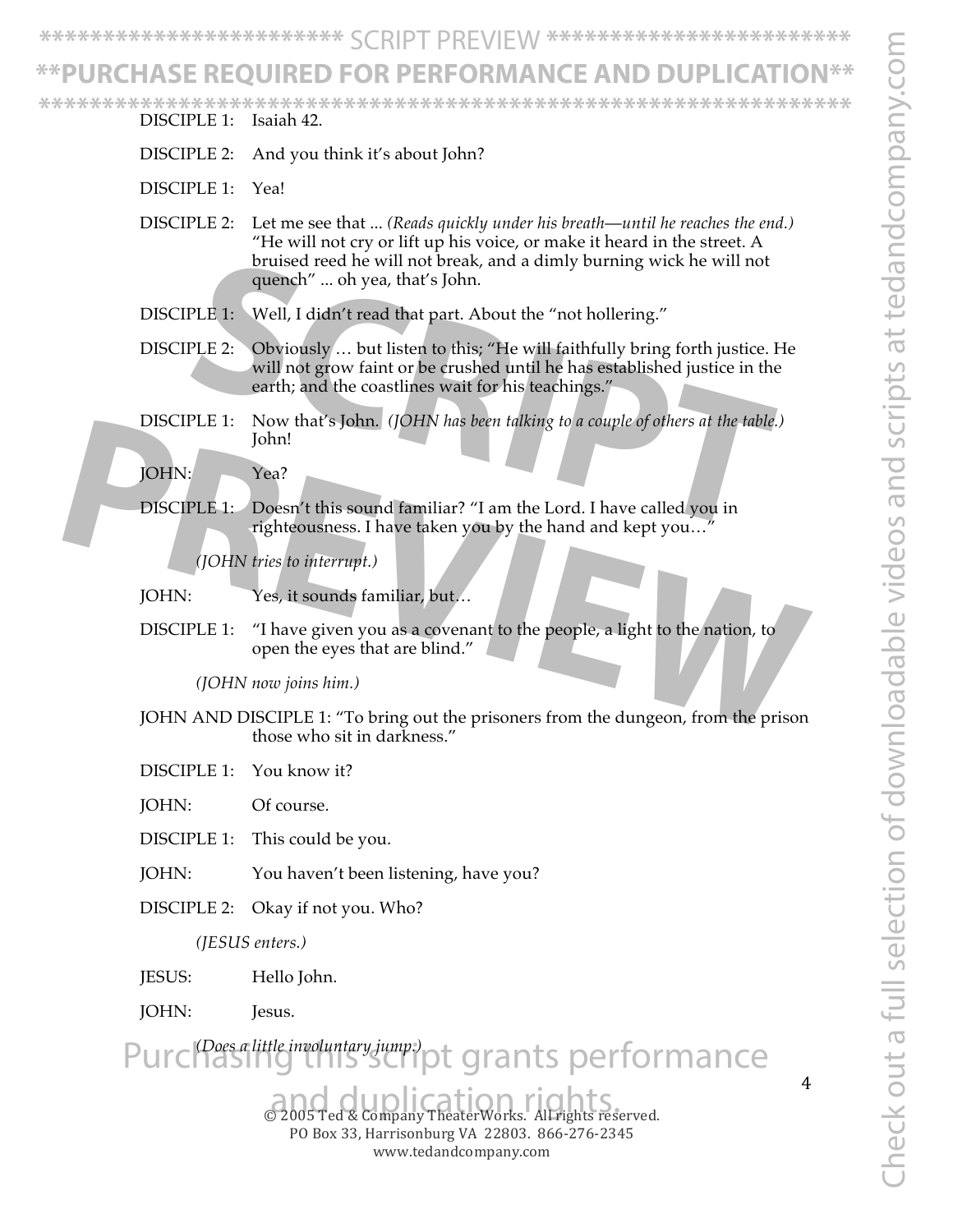### **\*\*PURCHASE REQUIRED FOR PERFORMANCE AND DUPLICATION\*\***

|  |                    | ADE REQUIREV FUR PERF                                                                                                                                                            |
|--|--------------------|----------------------------------------------------------------------------------------------------------------------------------------------------------------------------------|
|  | JESUS:             | Are you still doing that?                                                                                                                                                        |
|  | JOHN:              | What?                                                                                                                                                                            |
|  | JESUS:             | That little jump.                                                                                                                                                                |
|  | JOHN:              | What jump?                                                                                                                                                                       |
|  | JESUS:             | You don't have to keep doing that.                                                                                                                                               |
|  | JOHN:              | I didn't do anything.                                                                                                                                                            |
|  | JESUS:             | Okay.                                                                                                                                                                            |
|  | JOHN:              | How are you?                                                                                                                                                                     |
|  | JESUS:             | Doing well. Mother says hello. Says you never write.                                                                                                                             |
|  | JOHN:              | To anyone.                                                                                                                                                                       |
|  | <b>JESUS:</b>      | You've also missed four straight family reunions.                                                                                                                                |
|  | JOHN:              | Never anything there I can eat. You still working in wood?                                                                                                                       |
|  | JESUS:             | I'm in the middle of a career change.                                                                                                                                            |
|  | JOHN:              | You're looking well.                                                                                                                                                             |
|  | JESUS:             | Thanks, you're looking like you do.                                                                                                                                              |
|  | JOHN:              | Right. (Turns to DISCIPLES; presents JESUS.) "He will faithfully bring<br>forth justice. He will not grow faint or be crushed until he has established<br>justice in the earth." |
|  | <b>DISCIPLE 2:</b> | Him? This is about him?                                                                                                                                                          |
|  | <b>DISCIPLE 5:</b> | You're kidding.                                                                                                                                                                  |
|  | <b>DISCIPLE 2:</b> | Come on.                                                                                                                                                                         |
|  | DISCIPLE 5:        | That's ridiculous! He's an amateur.                                                                                                                                              |
|  | ALL DISCIPLES :    | (Need lots of protesting here.)                                                                                                                                                  |
|  | JOHN:              | You idiots!                                                                                                                                                                      |
|  | (Pause.)           |                                                                                                                                                                                  |
|  | DISCIPLE 4:        | I thought we weren't going to use that.                                                                                                                                          |
|  | <b>DISIPLE 1:</b>  | Hush!                                                                                                                                                                            |
|  | JOHN:              | So, what brings you to the Jordan?                                                                                                                                               |
|  |                    | Purchasing this script grants performance                                                                                                                                        |
|  |                    | 5<br>2005 Ted & Company TheaterWorks. All rights reserved.<br>PO Box 33, Harrisonburg VA 22803. 866-276-2345                                                                     |

www.tedandcompany.com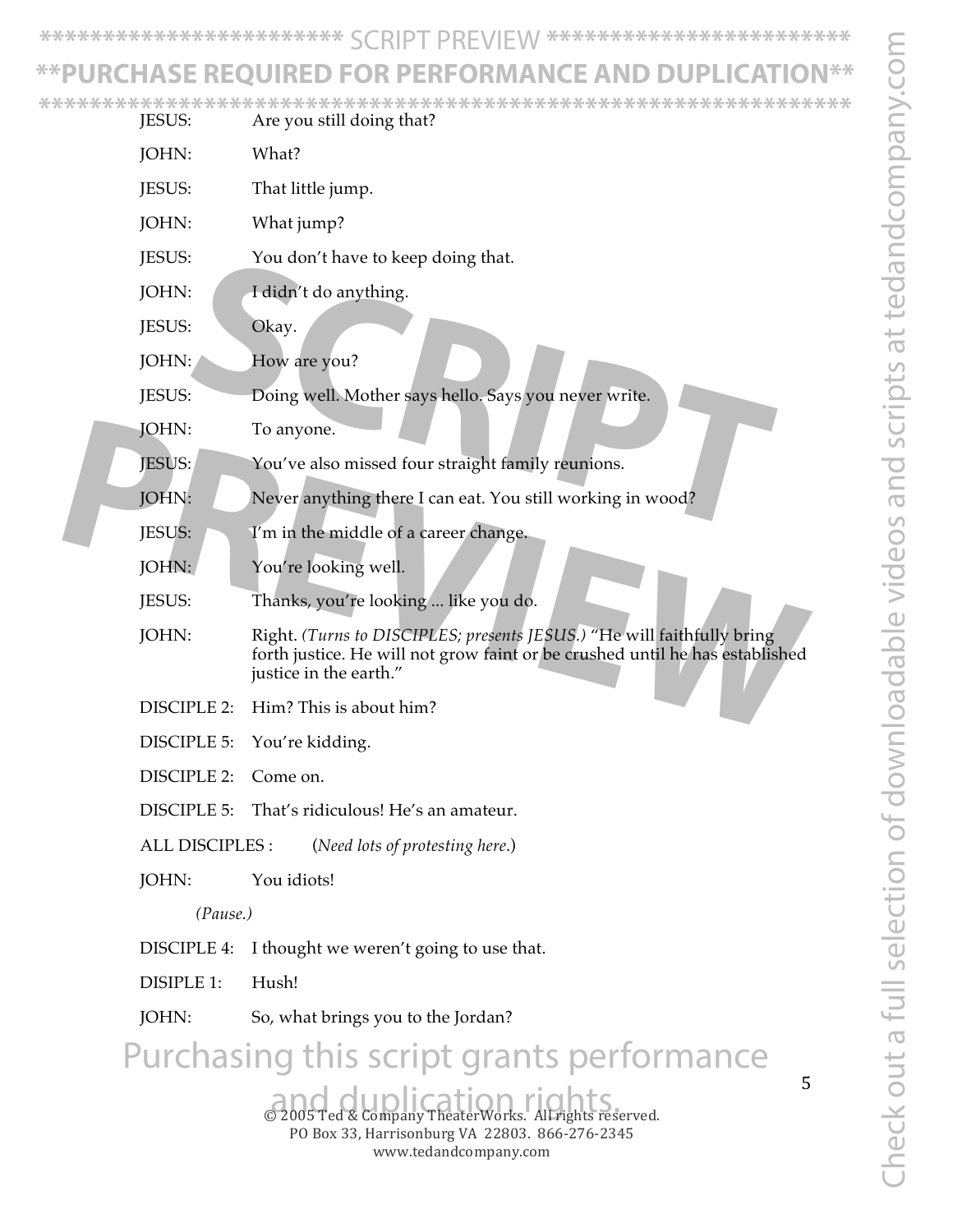Check out a full selection of downloadable videos and scripts at tedandcompany.com Theck out a full selection of downloadable videos and scripts at tedandcompany.con

6

**\*\*\*\*\*\*\*\*\*\*\*\*\*\*\*\*\*\*\*\*\*\*\*\*** SCRIPT PREVIEW **\*\*\*\*\*\*\*\*\*\*\*\*\*\*\*\*\*\*\*\*\*\*\*\***

#### URCHASE REQUIRED FOR PERFORMANCE AND DUPLICATI

BRUCE: It's the ... Jordan. *(A piano flourish, they all look at him.)* I'm here every Thursday, try the pickled herring. **\*\*\*\*\*\*\*\*\*\*\*\*\*\*\*\*\*\*\*\*\*\*\*\*\*\*\*\*\*\*\*\*\*\*\*\*\*\*\*\*\*\*\*\*\*\*\*\*\*\*\*\*\*\*\*\*\*\*\*\*\*\*\*\***

*(Piano trails off.)* JOHN: So? JESUS: I'm here for the baptism. JOHN: There's no one here yet. *(JESUS waits a beat and then holds out his arms.)* You? JESUS: Me. JOHN: No. JESUS: Yes. JOHN: No, I won't do it. JESUS: Yes, you will. JOHN: You should be the one baptizing me. JESUS: John. *(Pause.)* GOD: "I have given you as a covenant to the people, a light to the nation, to open the eyes that are blind, to bring out the prisoners from the dungeon." *(JOHN joins the voice.)* "From the prison those who sit in darkness." JESUS: *(Gently.)* John. It's time. *(JESUS moves to be baptized, the sprinkle first/cup/and bucket.)*  GOD: This is my son, the beloved, with whom I am well pleased. *(They stand, embrace. Move off. The others wait a beat and then go in a rush.)* BRUCE: See the former things have come to pass, and new things I now declare; before they spring forth, I tell you of them. I will tell you of them—I will tell you of them... *(Finish out with a musical piece.)* THE END There's no one here yet. (JESUS waits a beat and then holds out his arms.)<br>
You?<br> **SCRIPT ALCONS**<br>
Yes.<br>
No, I won't do it.<br>
Yes, you will.<br>
You should be the one baptizing me.<br>
Tohn **POHN:** No, I won't do it.<br> **PESUS:** Yes, you will.<br> **PESUS:** You should be the one baptizing me.<br> **PESUS:** John.<br> **PREVIEW:** Thave given you as a covenant to the people, a light to the nation, to<br>
open the eyes that are b

# Purchasing this script grants performance